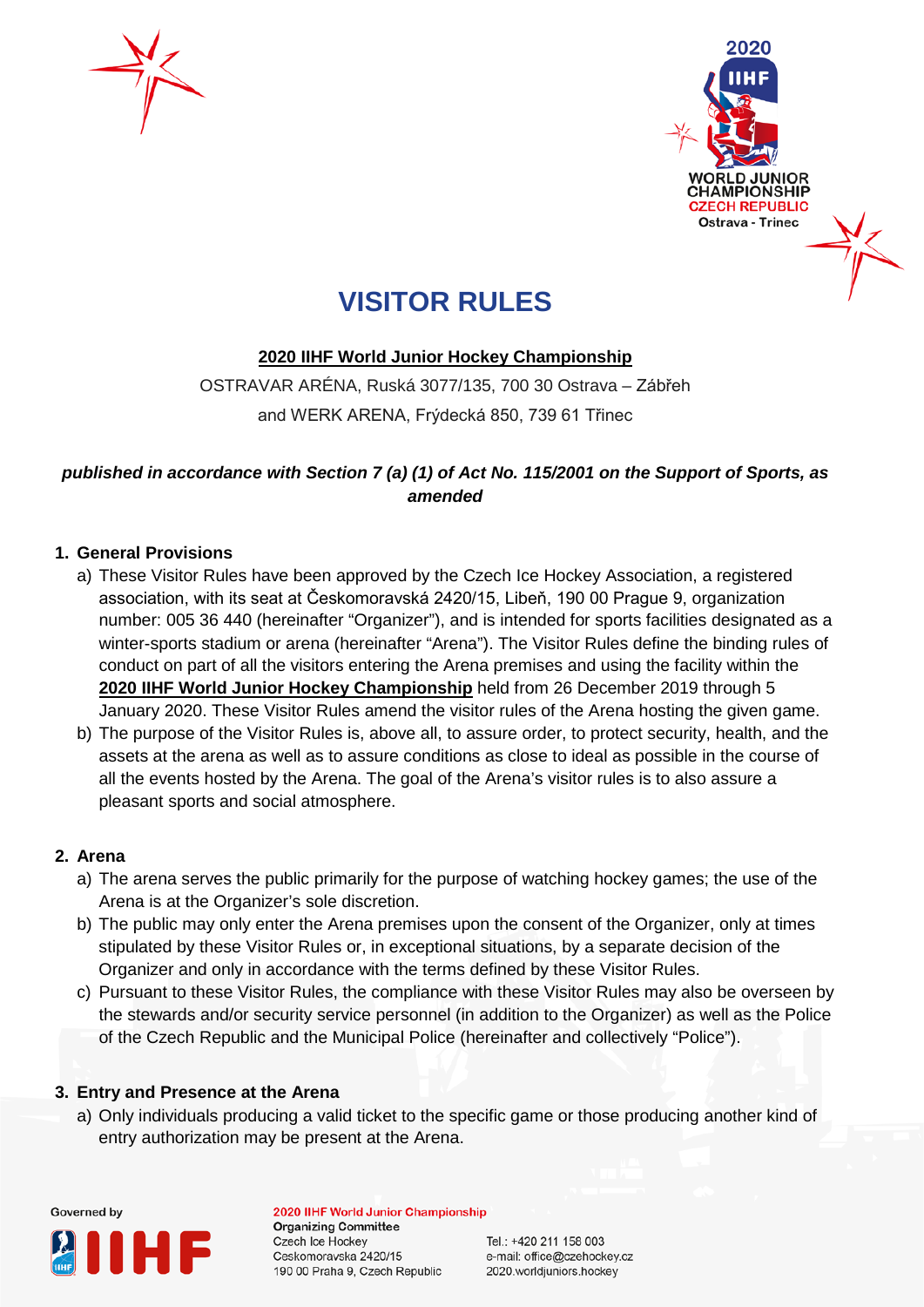



- b) Any individual present inside the Arena is required to produce his or her entry authorization by showing a valid ticket or an access ID upon the request of the Organizer or the security services, as well as the Police. Once a ticket holder exits the Arena, the ticket becomes invalid.
- c) The Arena is always accessible to the public at least 1 hour before the start of the event until 1 hour after the end of the event unless stipulated otherwise by the operator for organizational reasons.
- d) Visitors are required to only take the seat specified on the ticket for the specific game, and are required to follow the organizational instructions of the stewards of the security service personnel and/or the Police.
- e) For security reasons and in order to avert hazards, visitors are required to follow the instructions of the stewards, the security service personnel and/or the Police to take seats different from those specified on the ticket, even if those different seats are located in a different sector. The above also applies to visitors who come after the given event has started.
- f) By entering the premises, the visitor agrees to the provisions of these Visitor Rules and commits to follow them at all times unreservedly. Visitors also commit to follow the instructions of the Organizer's personnel.
- g) By entering the premises, the visitor acknowledges that photographs are being taken in accordance with Act No. 89/2012, the Civil Code, in the course of the events being held, and the visitor may thus become an object of the photo documentation in a reasonable way.
- h) A notice on the processing of personal information may be found in the Organizer's General Terms of Business.

## **4. Entry Inspection**

- a) Upon entry, each visitor is required to show his or her ticket for inspection by the Organizer's personnel and/or the security service without being prompted to do so, and if so requested, to also submit the ticket or another document authorizing the visitor to enter the Arena.
- b) It is prohibited to bring objects into the Arena premises which might jeopardize the safety of the individuals present at the Arena premises or the safety of the Arena premises themselves. In the event of a justifiable suspicion, each visitor is required upon the request of the stewards and/or the security service to allow them to inspect personal belongings being brought into the Arena. A suspicion is justifiable in particular in case of weapons or other dangerous objects being brought inside the Arena, including items or substances which present a fire hazard or other types of safety hazard.
- c) Any individual apparently under the influence of alcohol or narcotics shall be denied entry into the Arena premises.
- d) Any individual unable to produce authorization to visit, i.e. enter and stay at the arena, shall be denied entry into the Arena and/or any further presence there. The same applies to individuals who have been barred from access to the event in the Czech Republic on the basis of



2020 IIHF World Junior Championship **Organizing Committee** Czech Ice Hockey Ceskomoravska 2420/15 190 00 Praha 9, Czech Republic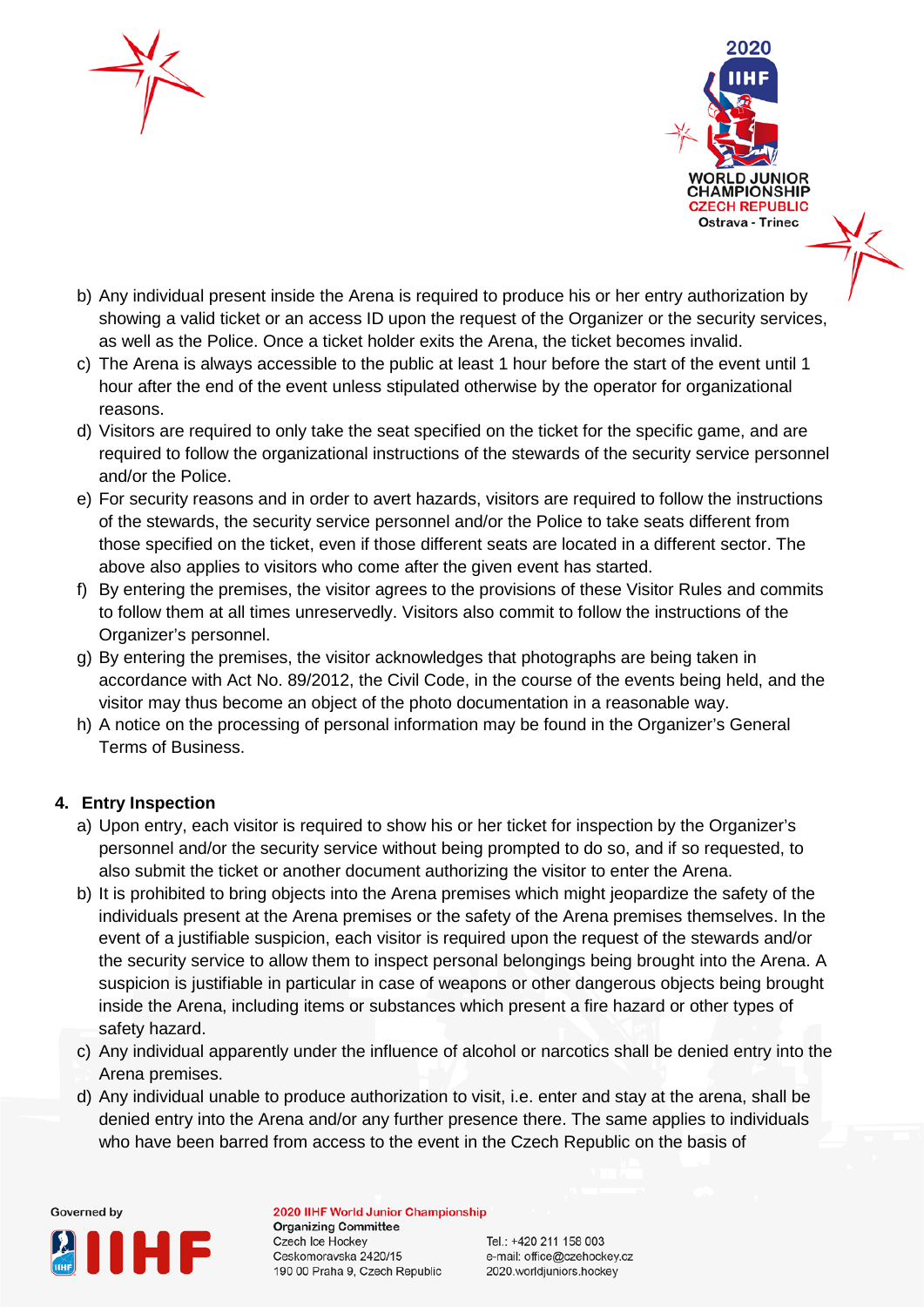



undesirable conduct at similar events. Individuals who have been denied entry or expelled are not entitled to a refund of the admission fee.

## **5. Conduct at the Arena**

- a) Any visitor is required to behave at the Arena premises in a manner which does not jeopardize the safety of other individuals and their assets or the safety of the facilities; the visitor's behavior must not impair or disturb other individuals beyond what is commensurate with the circumstances of the course of the event being held at the Arena.
- b) Visitors are required to follow the orders and instructions of the stewards or security service, as well as the Police, firemen, rescue teams, and the announcer.
- c) When present at the Arena, visitors are required to abide by the generally binding rules of decent conduct and good manners, decency and courtesy above all, and are required to refrain from any expressions of interpersonal, racial, religious or political hatred. In the event of failure to comply with or abide by this provision, any visitor engaged in a clearly forbidden conduct may be expelled from the Arena premises immediately without prior warning, and with no entitlement to a refund of the admission fee.
- d) All entrances, exits, as well as emergency routes must be kept clear.
- e) The Arena and its surroundings are under camera surveillance for security reasons.

## **6. Prohibitions**

- a) Visitors are prohibited from bringing certain items into the Arena without the prior approval of the Organizer, including but not limited to:
	- racist, insulting, defamatory or coarse materials or propagandist materials conflicting with good manners;
	- weapons of any kind;
	- sprays; etching or flammable substances, paints or dyes, or containers holding substances hazardous to health;
	- objects made of fragile, splintery or exceptionally hard material;
	- bulky items;
	- any firecrackers or fireworks;
	- mechanically driven instruments generating noise;
	- any beverages or refreshments purchased outside the Arena and premises designated by Organizer;
	- animals, laser pointers, suitcases, large baggage, voluminous back-packs;
	- photographic and video cameras and other devices intended for professional recording of sound or images, unless a prior approval has been granted expressly by the Arena's operator;
	- VUVUZELAS and hand clappers made of paper or other materials;



2020 IIHF World Junior Championship **Organizing Committee** Czech Ice Hockey Ceskomoravska 2420/15 190 00 Praha 9, Czech Republic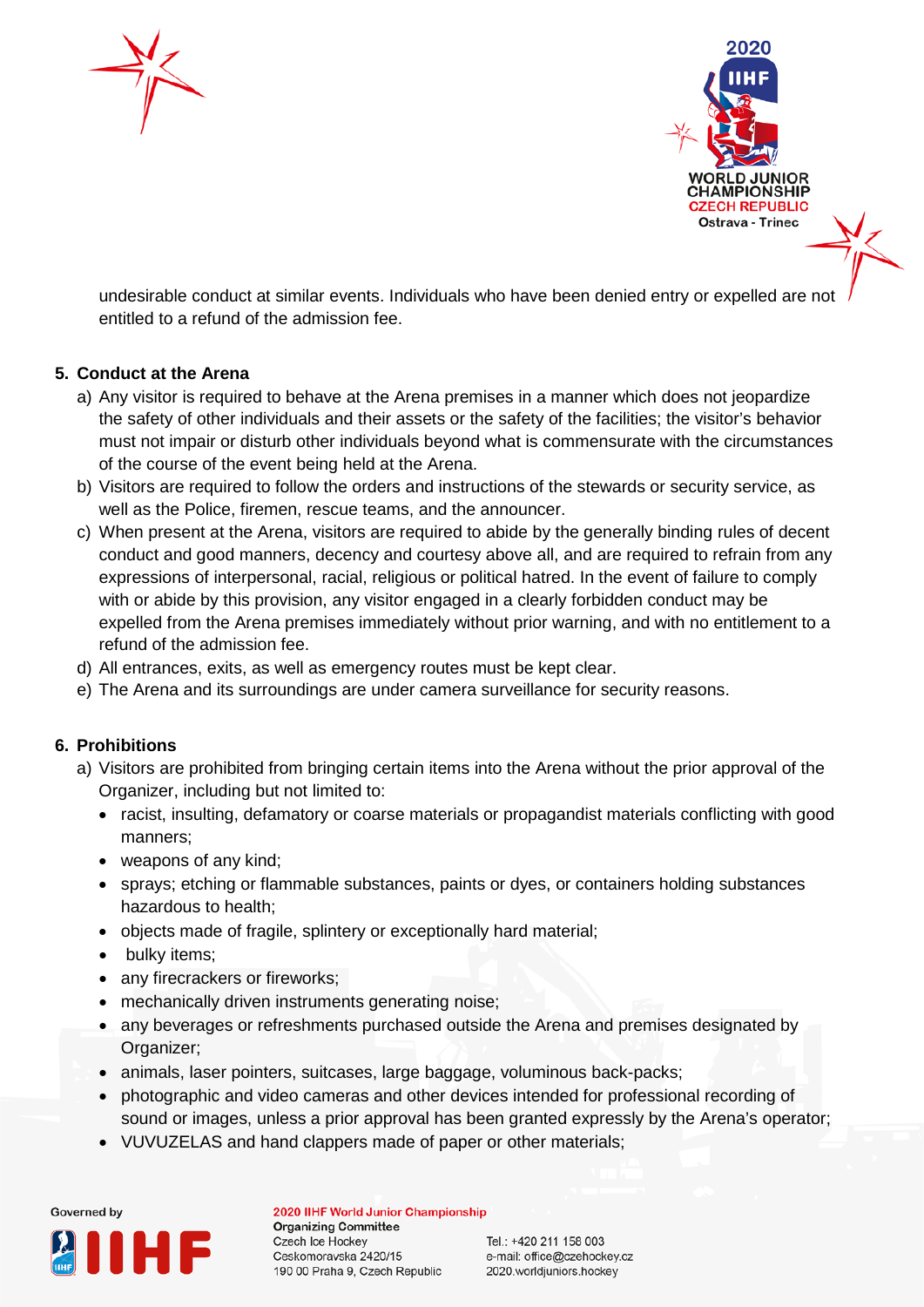



- any objects containing marketing, advertising or similar messages or a name and/or logo of a company which is not authorized to be featured within the **2020 IIHF World Junior Hockey Championship** on the basis of a contractual relationship with the Czech Hockey Association, PRO-HOCKEY Cz., s.r.o., Hockey Canada, or the International Ice Hockey Federation (IIHF).
- b) Furthermore, visitors are prohibited from:
	- speaking out, disseminating or publicly expressing racist, defamatory or coarse slogans or depictions, or those conflicting with good manners;
	- entering areas where visitors are not allowed;
	- throwing objects and/or liquids of any kind onto the ice or premises designated for visitors;
	- handling open fire in any way;
	- destroying the furnishings or equipment of the Arena;
	- reselling tickets or selling any items promoting or free-riding on the good reputation of the **2020 IIHF World Junior Hockey Championship**, without the operator's prior approval; marking, attaching stickers or creating graffiti on buildings, furnishings, equipment or hallways;
	- satisfying bodily needs outside toilets or polluting the Arena in any other way, littering in particular;
	- recording any sound or images using modern technology both inside the Arena and in the course of the event;
	- covering advertising panels with banners, flags or any other objects;
	- covering their faces in a way that makes personal identification difficult or impossible;
	- engaging in any advertising or free-riding activities not approved by the Organizer.
- c) Organizer may seek damages caused by prohibited conduct from anyone who breaches the above prohibitions or restrictions.
- d) There is strictly no smoking inside the Arena, which also applies to electronic cigarettes.

## **7. Liability for Damages**

All visitors enter the Arena and make use of it at their own risk. Any injury or damage must be reported to the Organizer immediately.

## **8. Behavior against the Law, Good Manners or Public Order**

- a) Any individual breaching the provisions of these Visitor Rules may be expelled from the Arena without refund and barred from future entry. The same applies to individuals who are apparently under the influence of alcohol or any other addictive substances or if there is any suspicion of illegal conduct or misdemeanor.
- b) Measures under Section 1 rule out any claims (such as a refund of the admission fee) against the Organizer of the given event.



2020 IIHF World Junior Championship **Organizing Committee** Czech Ice Hockey Ceskomoravska 2420/15 190 00 Praha 9, Czech Republic